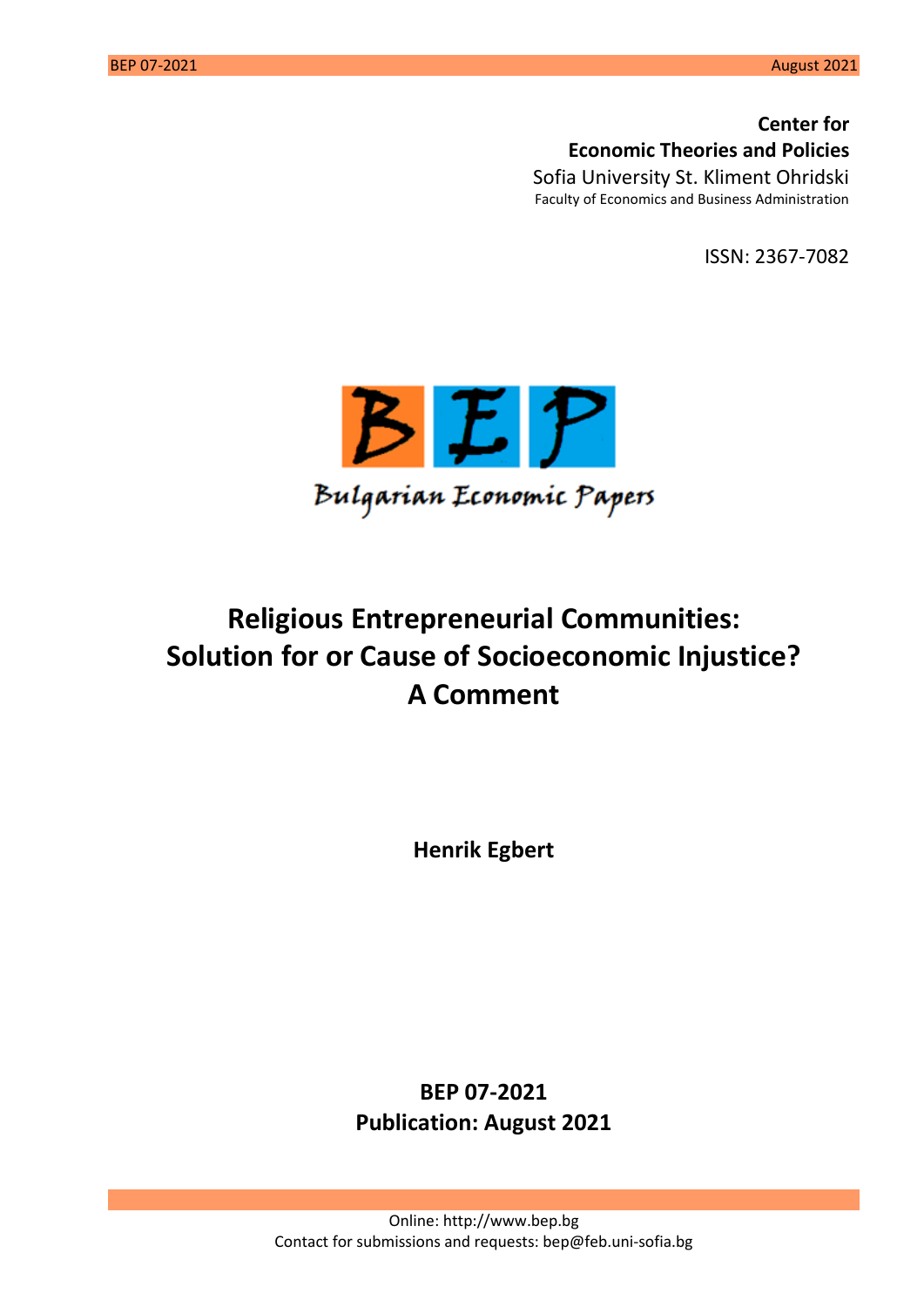# **Religious Entrepreneurial Communities: Solution for or Cause of Socioeconomic Injustice? A Comment**

### **Henrik Egbert[1](#page-1-0)**

#### **Abstract**

Certain religious entrepreneurial minded communities are highly successful. It is tempting to assume that the underlying social mechanism of business success can be used as a blueprint for the development of larger social entities. Recently, Javaid, Shamsi and Hyder (2020) have argued that inefficiencies of markets and bureaucracies may be avoided if religious entrepreneurial communities are considered an alternative for members' business investment, capital- and expertise-support to businesses, and the redistribution of wealth in favor of economically vulnerable community members. Consequently, the title of their paper is "Religious entrepreneurial communities as a solution for socioeconomic injustice". I address this problematic position by an extended comment and point out inefficiencies induced by such an approach. I apply the concepts of networks and clubs to tackle problems of religious entrepreneurial communities as sub-groups of larger social entities. Individual beliefs, individual preferences, and norms of cooperative behavior can occur among members of any community, with or without common religious beliefs. Consequently, a shift from the areligious, market-oriented form of economic organization towards specific sets of religious beliefs will not, by itself, endanger business success. These issues require considerable attention before a transfer of behavioral pattern prevalent in small communities can be applied to larger groups. I emphasize the danger of generalizations from small case study results of specific entrepreneurial communities to larger social entities, such as societies.

**Keywords:** entrepreneurial communities, socioeconomic justice, community-based entrepreneurship, entrepreneurship-based policy, clubs, networks

**JEL:** D71, D85, P42, Z12

 $\overline{a}$ 

<span id="page-1-0"></span><sup>&</sup>lt;sup>1</sup> Contact: henrik.egbert@hs-anhalt.de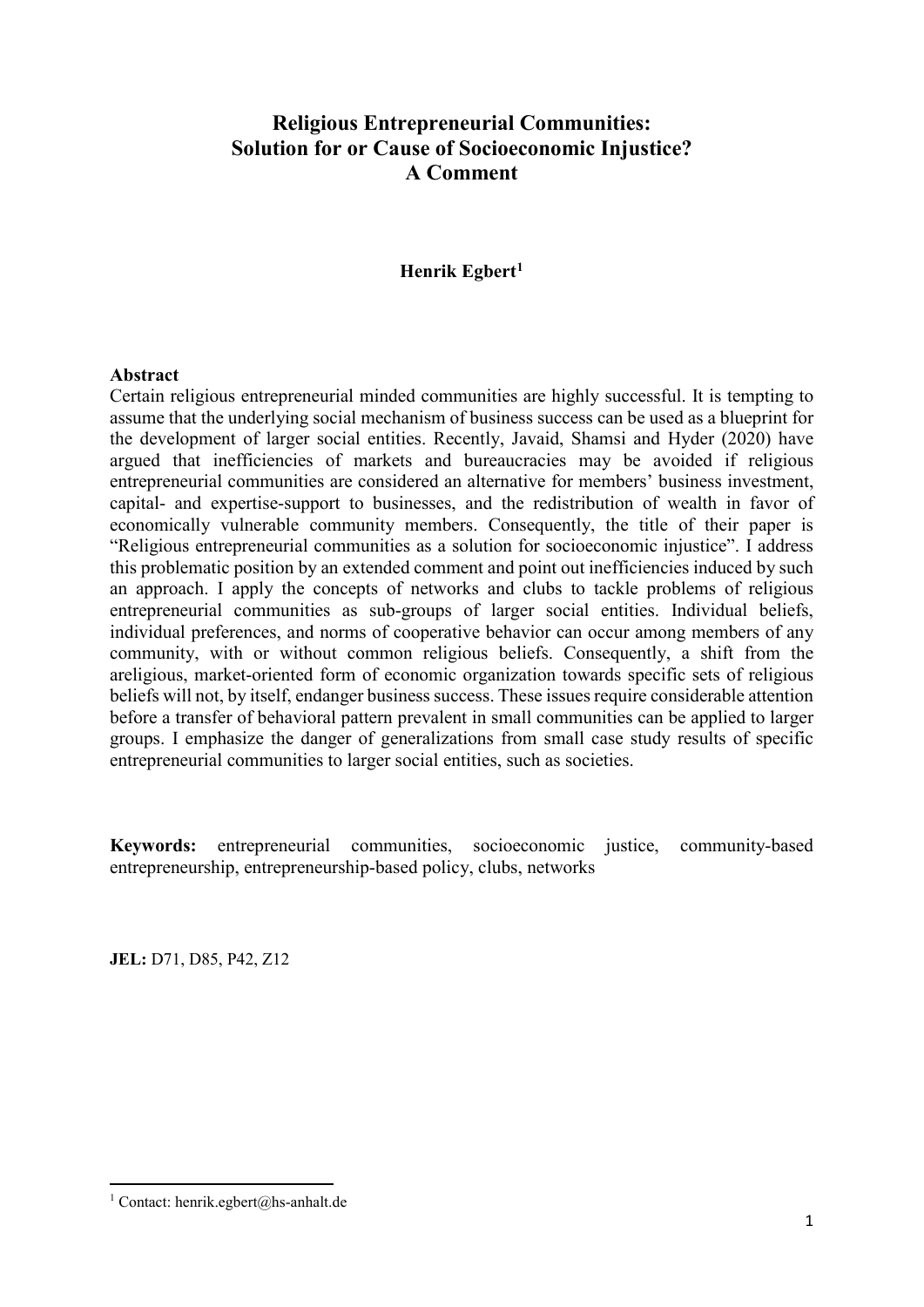#### **1. Introduction**

A persistent finding from the research of religion and economic development is that some religious groups foster entrepreneurial behavior more than other groups. Since Max Weber introduced this line of thought, it has been investigated in countless variations. It is indeed tempting to ask whether behavioral patterns of entrepreneurial successful religious groups can be used as a blueprint for the development of larger social entities. This may be particularly tempting if other organizational arrangements in a society, such as the market or the state, show unfavorable results in respect to developmental progress. A recent study by Javaid, Shamsi and Hyder (2020) who follow such a line of thought for Pakistan is the starting point of this discussion.

From an investigation of the Memon, Delhiwala, and Chinioti communities in Pakistan, Javaid, Shamsi and Hyder (2020) claim that some Muslim entrepreneurial-oriented communities provide support for entrepreneurial activities of their members, (1) which *serves well* the individual interests of the members in terms of business profitability and household income growth, and thus can be seen as advancing the cause of social justice (in alleviating poverty by redistribution of wealth both within and outside their communities), and (2) which *should be* seen as a blueprint for a value system to be recommended to supplant the free market system, among other extant forms of economic organization.

It is noteworthy, first, that patterns of successful religious communities are not limited to Pakistan (Papanek, 1972) or Islamic countries. The pattern has been found around the world (e.g., Anderson et al., 2000; Egbert, 2009; Egbert et al. 2011; Glazer and Moniyan, 1963) and for a considerably diverse group of religious communities (e.g., Dana, 2007; Cheung and Yeochi king, 2004; Egbert, 1998; Greene, 1997), and it remains a core topic in entrepreneurship research (Brammer et al., 2007; Dana, 2009). Second, there is nothing surprising about rulesof-conduct in a community reciprocated by communal support through network and capital for the adherents of such rules that serve the profitability interests of its members. This is how clubs function, as a network of relationships among its members. It is not religiosity that fosters business success, it is rather the set of values in a specific pattern of preferences on the side of community members, regardless of the religious persuasion of the persons who adhere to such communal preferences.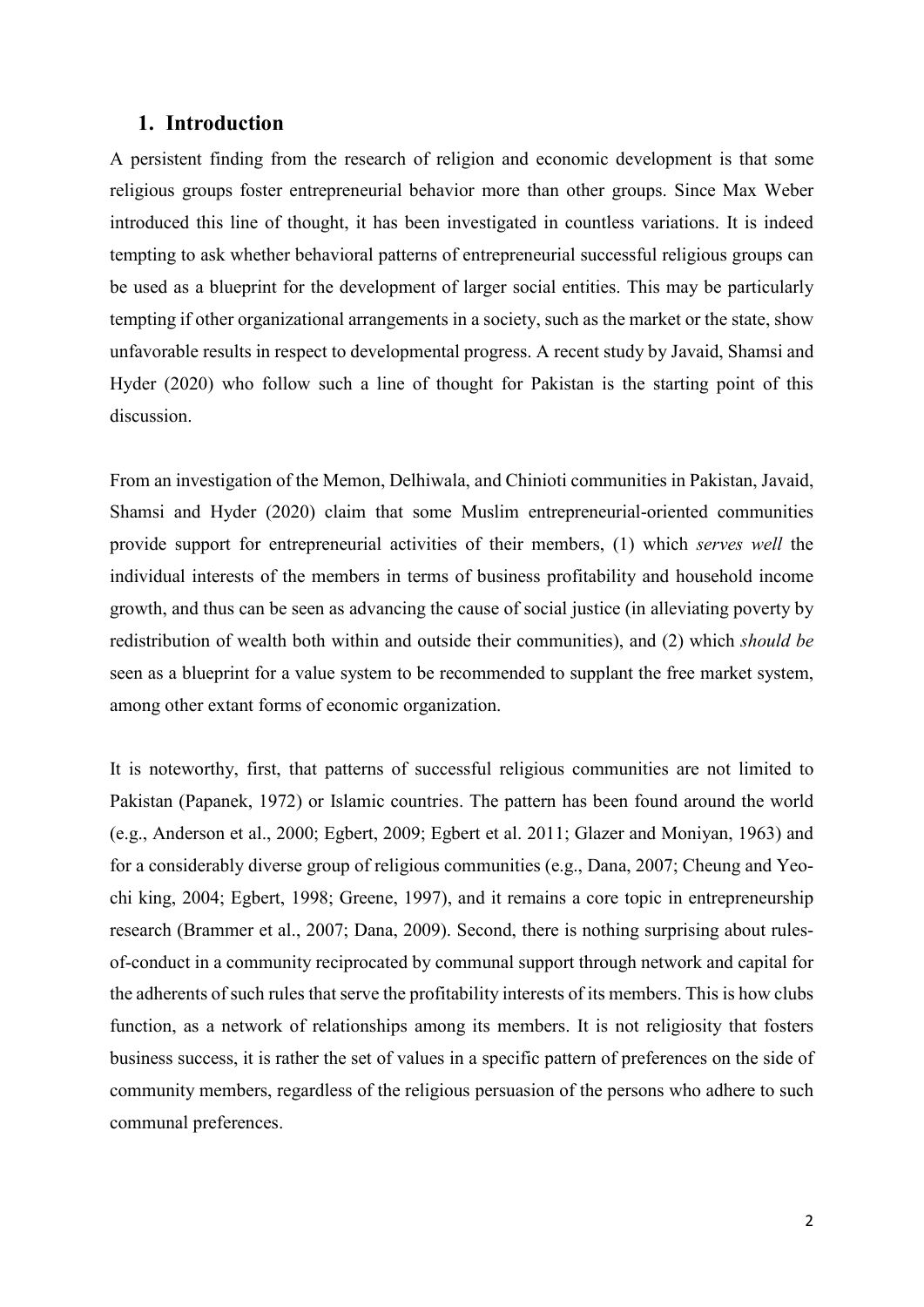I, thus, find the first descriptive point made by Javaid et al. to be straightforward and noncontroversial. It is with their second, prescriptive claim that this paper is concerned, namely, that policy makers can consider the underlying religious sociocultural norms of successful communities as a role model, or as an example, in order to develop policy tools with the aim to reduce socioeconomic injustice in societies. They use the term socioeconomic justice as derived from an earlier discussion of Islamic and capitalist conceptions of justice (Javaid and Hassan, 2013), but here I do not deal with this issue, one way or another.

The focus is on their second claim. It is the suggestion that the value system and norms of religious entrepreneurial-motivated communities can supplement or even replace other institutions in a society that are commonly employed to achieve these tasks.

"The religious entrepreneurial communities may be seen as an alternate to freemarket or state-driven methods to impart socioeconomic justice where needed. The voluntary inclination of entrepreneurs in such communities to facilitate those in need may, perhaps, reduce or even eliminate the need to involve state intervention to redistribute wealth through taxation, which may also eliminate the cost of the state bureaucracy, which is used for the collection and redistribution of taxes." (Javaid et al*.*, 2020, p. 415)

Economic policies in countries of North America, Western Europe and Asia are not based in religious beliefs – though their citizens may hold religious beliefs – and yet these policies have achieved the reduction of poverty (which could be a proxy for socioeconomic justice) at moderate to remarkable rates. Javaid et al. make an indefensible claim when they assert that neither the state nor the free-market—in practice two rarely applied extremes—are often ineffective, but "[…] the free-market and liberal state are often seen as sources of social disintegration of local communities leading to an increase of socioeconomic injustice […]." Javaid et al. (2020, 416).

This observation seems to be the reason why they follow a line of thought that resembles Granovetter's embeddedness approach. This approach positions the organizational form of networks between markets with isolated individuals and hierarchies (Williamson, 1975). In this line of thought networks are considered superior organizational forms compared to markets and hierarchies (Granovetter, 1985). Indeed, religious entrepreneurial communities may be treated as networks, as I show in the next section. Javaid et al. suggest that the socioeconomic value system of religious entrepreneurial communities is an alternative to market and bureaucracy, to capitalism and communism and that they can replace or supplement a stately organized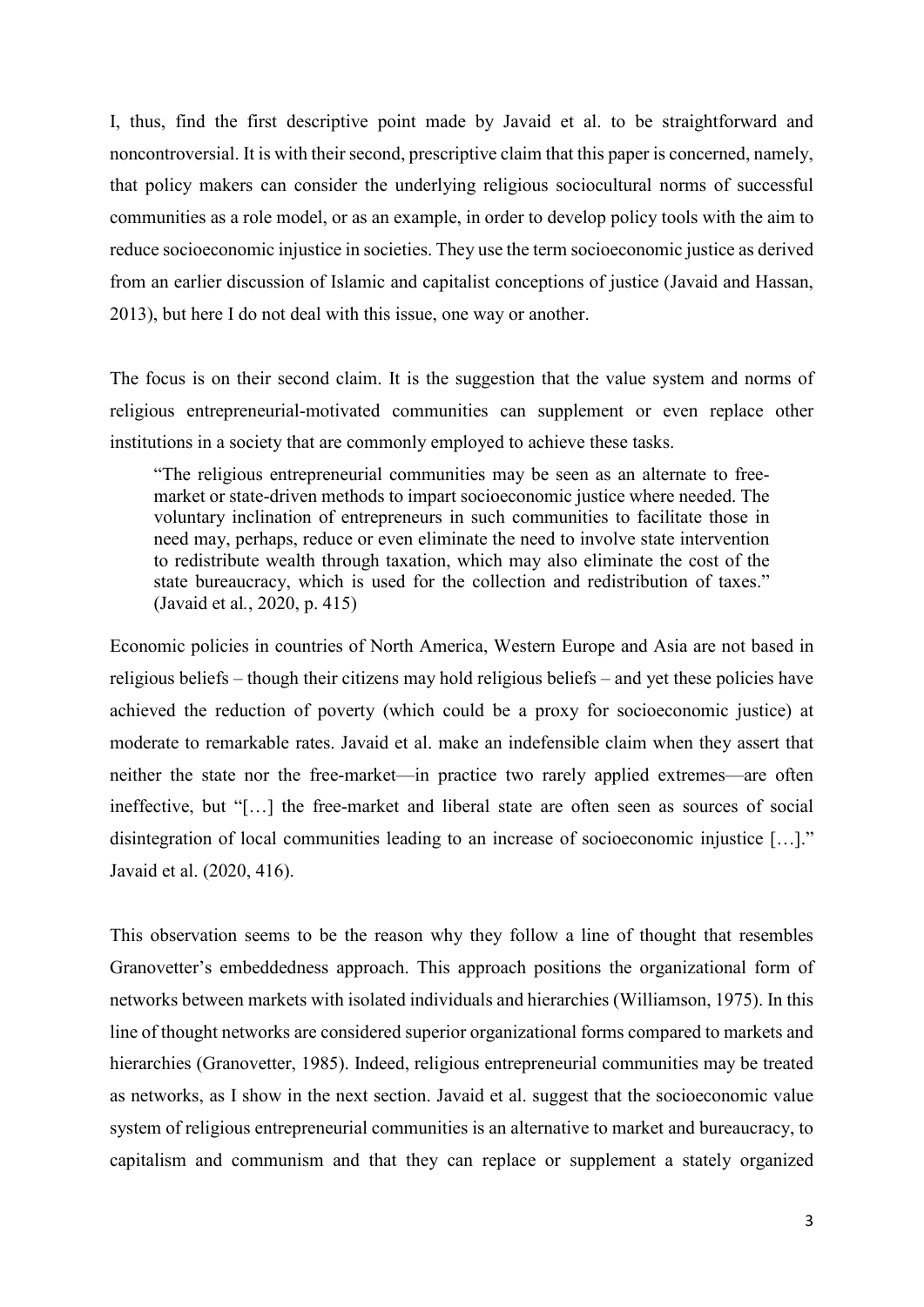redistribution system. They propose that researchers and policy makers may consider this alternative to advance socioeconomic justice (Javaid et al., 2020, 416, 433).

This position is provocative but addresses an essential point. Since we know that religion may promote *or* hamper entrepreneurial values (cf. also Dana, 2009), the question addressed is whether this knowledge can be used to the benefits of larger social entities. While I agree on the positive effects of the redistribution of wealth within the communities and society, our following discussion is critical to the suggested implementation of values and norms based on entrepreneurial religious communities on other sub-groups in a given society.

I focus on two main issues: Firstly, I argue that such an approach is hardly feasible provided that such communities are addressed by the theory of clubs and the theory of networks. The reason is that institutions of networks and clubs discriminate non-members. Discrimination is imminent in the structure of both institutions because they include and exclude individuals. As it has recently been emphasized, social capital may nonetheless lead to inequality (Pena-López et al. 2021). Related to this aspect I formulate relevant questions*.* These questions need consideration before one proceeds in the proposed direction. Secondly, religious entrepreneurial communities and their value systems can be considered a cause of existing injustice in societies.

I address this argument by the logic of a simple thought experiment in which community members use the market to realize business profits, but redistribution is confined to the network. In the next section I discuss the theory of networks and clubs applied to religious entrepreneurial communities. In the third section I argue, that religious entrepreneurial communities may be considered not as the solution but as a possible cause of social injustice and market failure. Finally, I conclude.

#### **2. Clubs and networks as structures of discrimination**

To address the problem, I construct a verbal model in the form of a thought experiment. I structure a hypothetical society as follows: Let us assume a heterogeneous society *S*. *A* is a subgroup within *S*. Subgroup *A* is homogeneous with respect to its individual members. *A* may resemble an entrepreneurial-minded community. Its respective members share similar individual characteristics. *A* has emerged in history. *S* may have discriminated some of its members in the past who formed the distinct sub-group *A*. Or, some individuals have positioned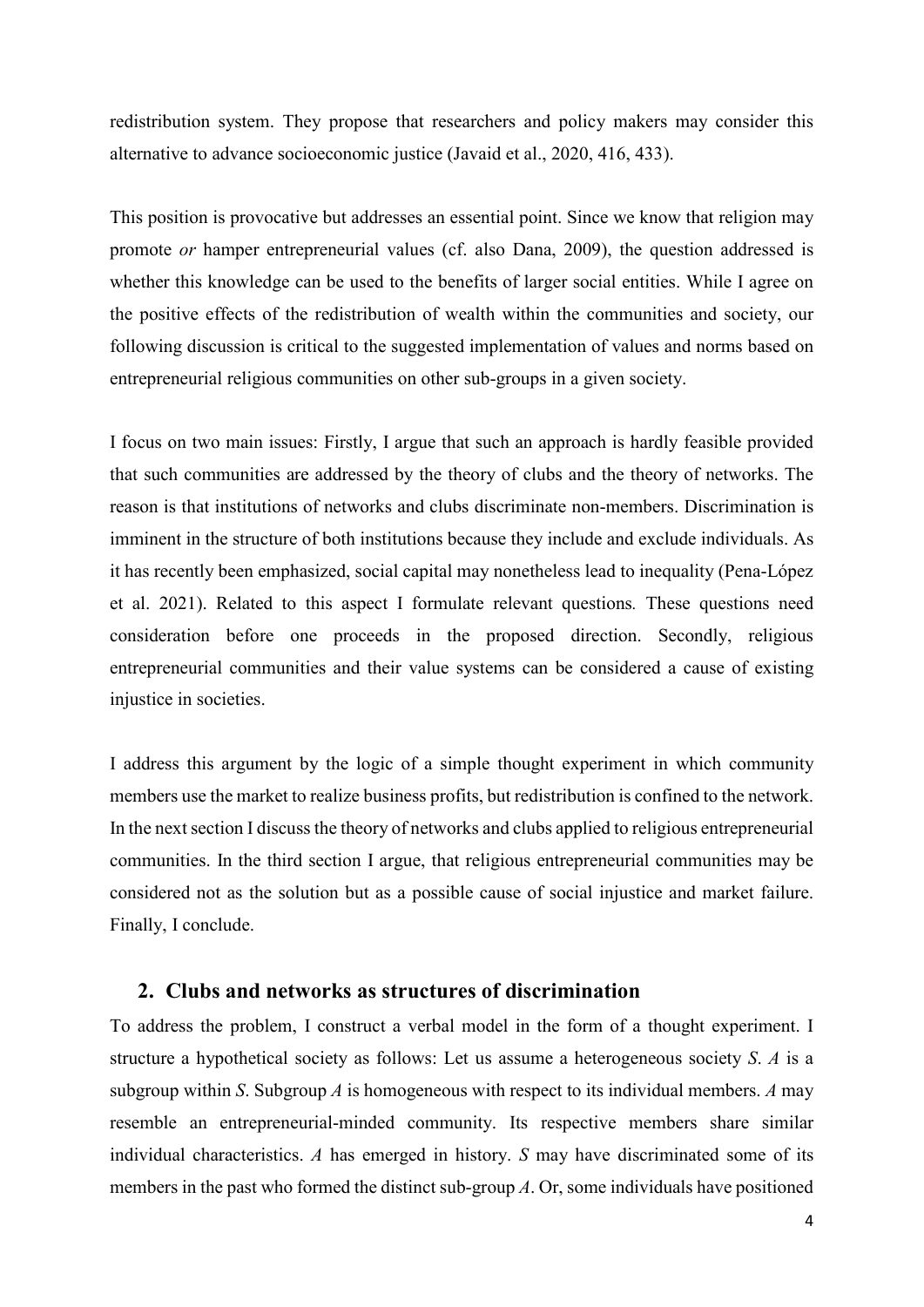themselves apart from *S*, e.g. by rejecting mainstream religious beliefs or norms, thus forming *A*. In both cases, the reason why *A* has become a distinct sub-group within *S* is historical. Muslim and Christian history is full of examples that sub-groups split from mainstream religious beliefs and constituted separate, often exclusive, communities. Independent of exogenously ascribed or endogenously evolved difference, the identity of *A* derives from (real or imagined) distinctiveness from *S*. In order to elaborate on *A* I apply, firstly, the network analogy and, secondly, the theory of clubs.

The relative strength of links between network members in  $\Lambda$  is due to personal ties. This is so because members share specific individual characteristics—e.g., ethnicity, religious denomination, migration experiences, history, or else—and follow specific norms and value systems. The sub-structure within *A* may consist of clan and family or other social entities. If we assume that *A* is a network, then it discriminates non-members by definition. Membership in *A* is exclusive and bound to individual characteristics. These cannot be acquired by the deeds of a particular individual, but are inherited, e.g. ethnicity, religious denomination, family, class, caste, etc. Network membership constitutes a form of social capital.

Network members have access to specific resources. These resources are unavailable or available at higher costs for outsiders. Cases at hand are access to information, credit, employment opportunities, suppliers or customers (cf. Dana, 2009, 92-93). Barriers effectively keep non-members outside. Thus a member of *S* cannot enter *A*. *A* reproduces itself as a closed network if characteristics can only be acquired by birth.

A specific interpretation of religion—distinct from the interpretation of *S*—allows *A* to set itself apart from *S*. The interpretation of religion functions as an entry barrier. The promotion of specific value systems in the network enhances its exclusiveness. Religion and religious teaching may foster value systems, which are important for entrepreneurship, as Dana (2009, 88) outlines. Consequently, some groups are entrepreneurially successful. Javaid et al. stress this point. However, they do not address the issue that it is the ability of networks to keep outsiders outside the network that can be one of the major reasons for entrepreneurial success.

A network with social links resembles a club in economic theory. Galbraith et al. (2007) employ the economic theory of club goods with respect to social capital. Next, I apply the economic theory of clubs to the case at hand, i.e. religious entrepreneurial communities. A club is a sub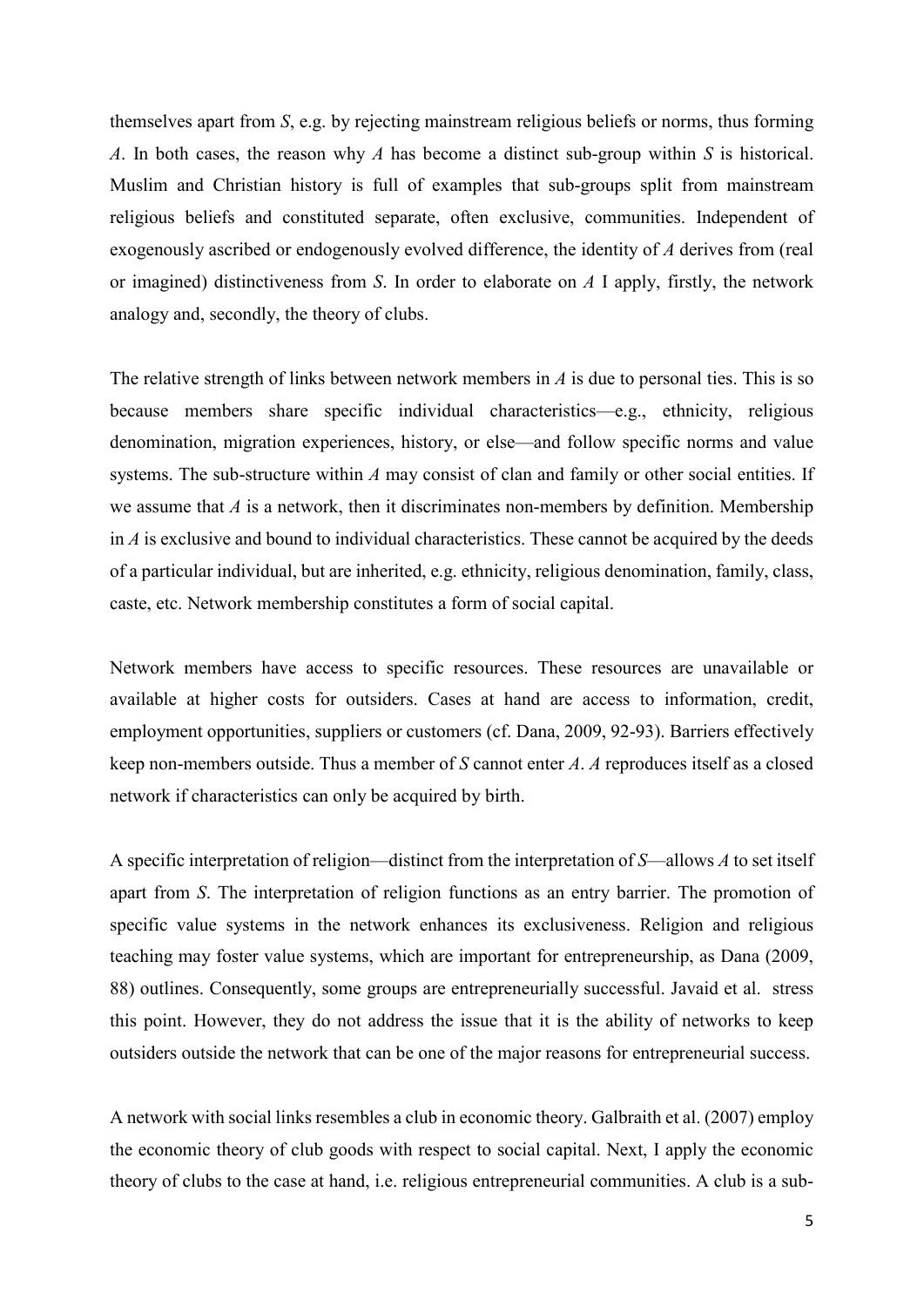group of individuals who belong to a larger entity. Clubs emerge to realize specific goals. In most cases it is the provision of a club good. If clubs provide club goods for their members, then it is important to exclude non-members from these goods. The original contribution is by Tiebout (1956). Here I follow the extension of this model introduced by Buchanan (1965). Buchanan states that individuals form clubs within a society. The aim of the club is to provide and share quasi-public goods (club goods) among club members. Since all club members can use these club goods, rivalry in consumption appears among club members if *too many* members join the club. Exclusion of new members appears vitally important in case of congestion. The price of club membership is the price for the right to use the club good. The optimal club size is certainly finite.

A religious entrepreneurial community such as *A* resembles a club in society *S*. Club membership is exclusive (however, often involuntary) and the number of club members is the size of community *A*. The club provides club goods such as access to resources, specific value system, rule enforcement within the club, social ties, to mention but some. Moreover, cooperative behavior within the network and charity giving within the community are also club goods. They are available only for members of *A* but not for non-members (Galbraith, 2007). If I consider A firstly as a network and secondly as a club in the way described above, the ability to exclude outsiders and to preserve exclusiveness is essential for its existence. Religion, ethnicity, class, caste may be criteria for inclusion and exclusion.

The advantages that individuals gain through network and club membership are not without costs. These costs become apparent when individuals aspire to leave. They lose access to resources and, in closely-knit social communities, they have to pay the social costs of exclusion. Christian and Muslim history provide examples of persecution of individuals who do not follow community norms and try to leave their communities. The stability of clubs and the stability of networks and, hence, of closely-knit religious entrepreneurial communities largely depends on the successful exclusion of outsiders and the prevention of members from leaving the community. If a community is relatively stable in the above sense, it can provide club goods at relatively low costs to its members.

As an additional hint one may point out that the above argumentation *does not* require concepts such as social capital, embeddedness or trust (cf. Egbert, 2006). In religious networks, social capital is ascribed by birth, not by deeds; embeddedness is a consequence of closeness and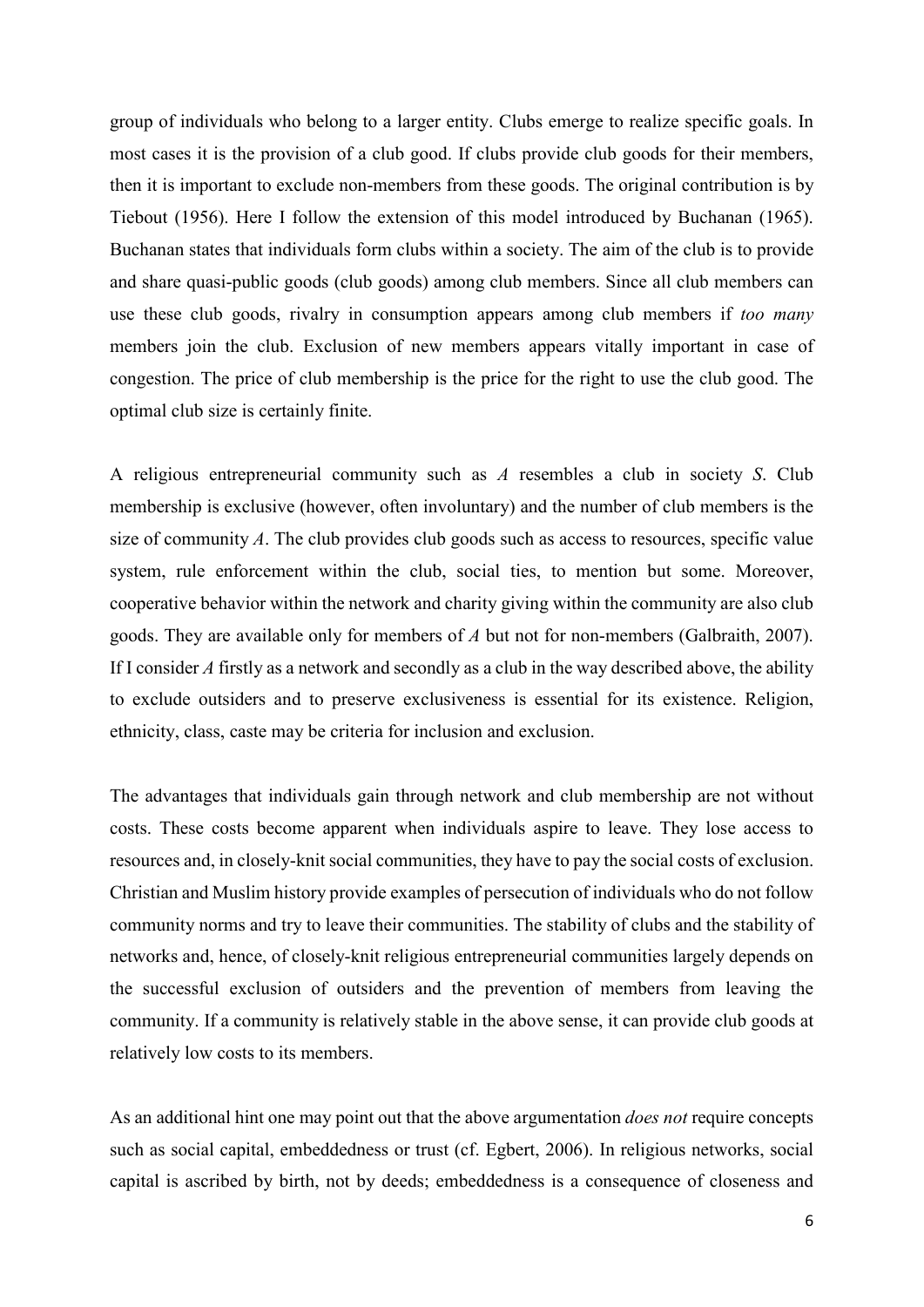personalized relations; trust is not required as a prerequisite for the community—if interactions in the closed network are assumed to be infinite, then permanent cooperation is the only stable Nash-equilibrium for all community members. Thus, cooperation and reciprocity among members of *A* are rather a consequence of the organizational arrangement, not its origin, and thus not a consequence of religious teaching.

Having said this, let us now address the suggestion of Javaid et al. To quote one of their central claims: " […] religious entrepreneurial communities may offer a viable alternate to the default organizational structure (bureaucratic system) prevalent in both capitalist and communist societies […]" and "So one may ask, is an organizational designed built on the idea of religiously motivated personalization of relationship is better than the bureaucratic design of organization for the sake of advancing socioeconomic justice or even better from viewpoint of modern idea of freedom?" (Javaid et al. 2020, 432).

In essence, their suggestion is to implement a more effective organizational arrangement than markets and/or state/bureaucracy. I argue that to rely on religious entrepreneurial communities as a more effective organizational arrangement is highly problematic. To illustrate some of these problems I assume that the norms of a successful entrepreneurial community *A* are planned to be implemented in *S*. I outline some consequential questions which show that such an approach is not feasible.

First, why should members of *S* be willing to accept or follow rules and norms of sub-group *A*, if historically *A* actively isolated itself from *S*, or *A* was discriminated by *S*? History may have cured some of the original reasons for *A* being different from *S*, but it is rather unlikely to assume that *S* will welcome the rules and norms of *A*. Imagine one of both is Shia and the other is Sunnite, or one a Protestant denomination and the other Catholic, or one Muslim and the other Hindu. An implementation of rules, norms and value system will hardly be accepted. Instead, members of *S* may show active resistance to such an approach. Javaid et al. are silent on this apparent problem. The question is why *should* members of S accept to follow norms prevalent in *A*?

Second, if I assume that there is not only one but more successful religious entrepreneurial communities in one society, such as *A*, *B* and *C* with different value sets (Dana, 2009, 96) in a given society *S*, then the following questions occur: Whose value set is appropriate for *S* and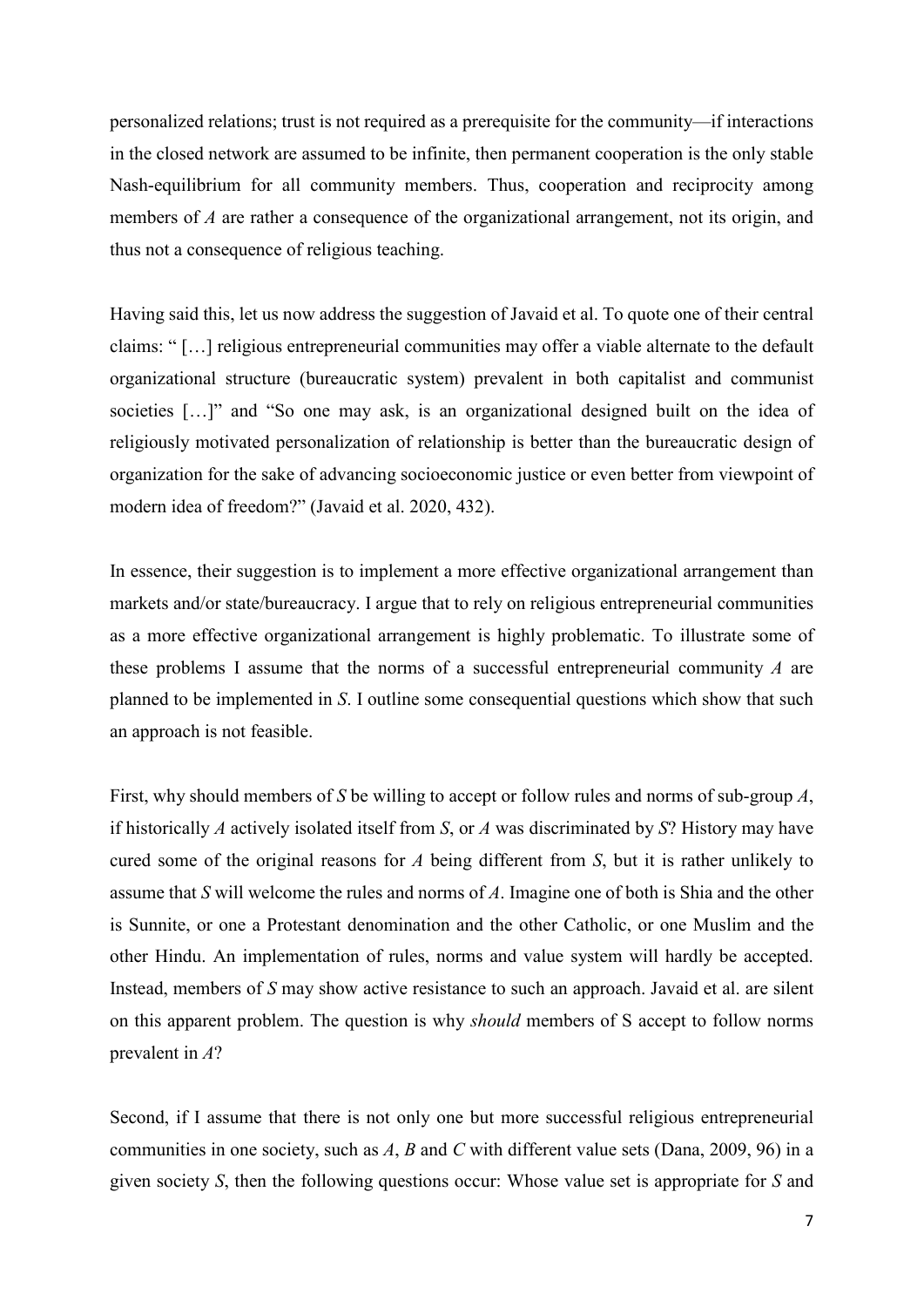who selects whether to apply the value set of *A*, *B*, or *C*? Is it possible to implement a ranking on these sets and to make a statement whose norms are more effective to reduce poverty? How will the other communities react to such an imposition of exogenous rules? If *A* provides the pattern, there is no reason for *B* and *C* to give up their successful norms. Javaid et al. are silent on this important question as well.

Third, *S* is heterogeneous with respect to values, preferences and personal ties among its members. How will the society treat those individuals who cannot or do not prefer following norms of a sub-group? If redistribution depends on personalized links, then how to treat those individuals who have no personalized links or are unable or unwilling to establish personalized links? Are these individuals excluded from redistribution? Will they remain comparatively poorer because they do not have links to the network? If the receiving of charity or transfers depends on personalized links and not on individual needs, it will be challenging to justify such a redistribution with any concept of socioeconomic justice. The result could be a Pareto inferior situation compared to an ineffective state bureaucracy.

Fourth, if values and norms are transferred from *A* to *S*, the network expands. Obviously, *A* loses its exclusive character as a club because the number of members increases. The consequences are manifold. The group becomes less homogeneous, thus rule enforcement becomes more difficult and more expensive. If the group and each individual face higher costs due to larger network size, free-riding on club goods becomes more likely. Since entrepreneurial success is positively linked to exclusiveness and not necessarily to group size, newly formed sub-groups and new clubs are likely to emerge in *S* (cf. also Galbraith, 2007).

While markets fail in the provision of public goods and may cause poverty for some but not for others, a bureaucracy has the *potential* to counterbalance inefficient market outcomes. There is no doubt that corruption on markets and corruption in bureaucracies limit the effectiveness of both institutional arrangements (Kruger, 1974; Niskanen, 1975) and may lead to poverty or to socioeconomic injustice. However, it is highly unlikely that social arrangements, which are effective in religious communities, will also be effective if transferred to larger social entities. These arrangements are effective exactly *because* a network has a limited size.

Finally, networks are not free from corruption. In this aspect they are similar to real (and not hypothetic) markets and bureaucracies. The advantage of markets and bureaucracy is that, at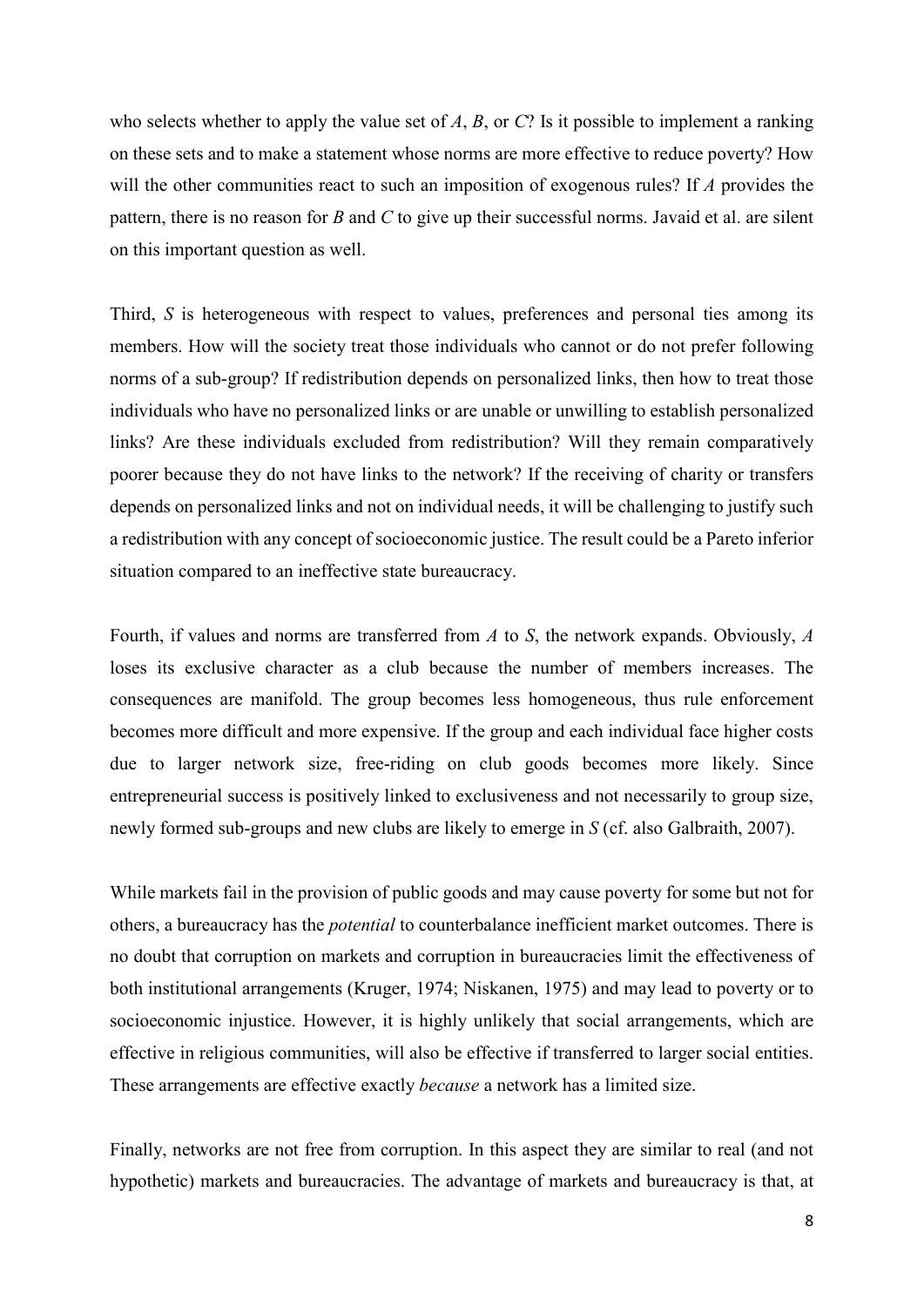least theoretically, participation is possible for many, and distribution is neutral with respect to individual characteristics. In contrast, a network excludes by its very nature individuals and distinguishes between insiders and outsiders. Consequently, neutral bureaucracies are more effective to provide specific public goods, such as law enforcement, redistribution, schooling, etc., than networks.

In the next section, I go one step further. I argue that religious communities that are entrepreneurially successful can also be a cause for a given unequal distribution of wealth in a society and for existing injustice. I do not argue here that this is an outcome that these groups or individuals have intended, but it could be a consequence of existing networks in a given society.

#### **3. Religious entrepreneurial communities as a cause for social injustice**

For the following I refer again to community *A* constituting a sub-group of society *S*. I explicitly do not refer to any specific religious community or society. Entrepreneurial success can be depicted by a multitude of variables. For simplicity and to frame our argument, I refer to only one variable. I use profit before tax, defined as revenues minus costs. The higher the profit, the more successful the enterprise or the entrepreneur is. Let us further assume that entrepreneur  $A<sub>l</sub>$  is successful in this sense, i.e. realizing a comparatively high profit through her business activities. To illustrate our case let us further assume that *A1* produces bread. She sells it to fellow community members but mostly to members of *S*. Her profit stems from selling at prices above marginal costs. I assume that the bread is tasty, demand and sales are high. Given  $S A > A$ , she realizes profits mainly by selling to members of *S*. In short, the bread market allows her to realize profits and to be a successful entrepreneur. Her position on the market is uncontested because if potential competitors from *S* want to enter the bread market, she can activate network resources. She uses the network to maintain market power and can continuously sell at prices above marginal costs.

Following her religious and/or community norms, she redistributes large parts of her profits to fellow members of *A*. This may be charity giving or stimulating fellow members of *A* to start their own business. She may also grant charity to individuals in *S* with whom she keeps ties. Consequently, the profit she realizes by selling to members of *S* is reallocated to and distributed largely in *A* because personalized relations are crucial for redistribution and she has more ties to members in *A* than to members in *S*. Enabling other members of *A* to become also successful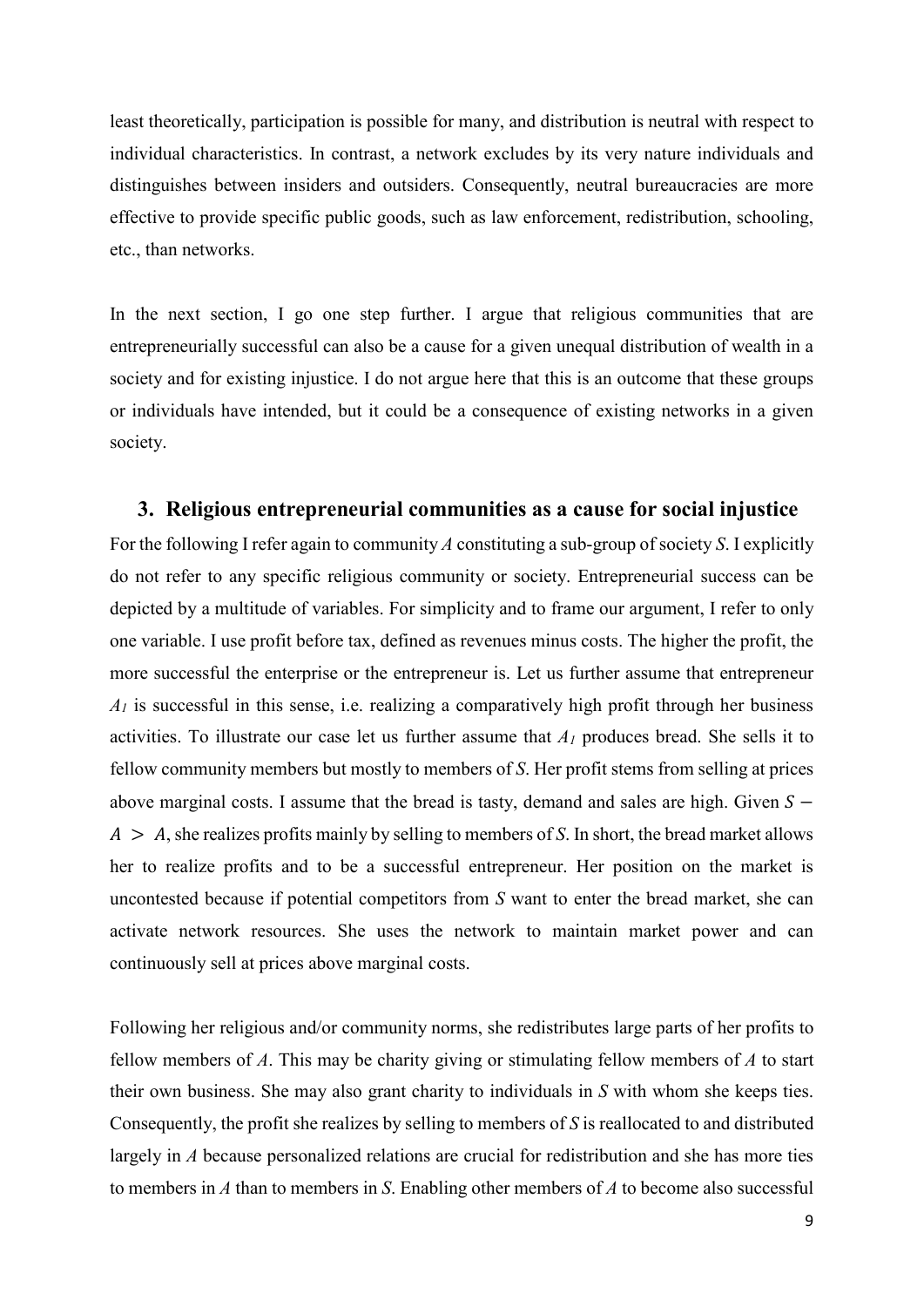entrepreneurs means strengthening the reallocation process from *S* to *A*. Consequently, the wealth/poverty gap between members of *A* and *S* increases. In this simple model, successful entrepreneurial behavior makes the community *A* better off, while the majority population in *S* is not improving.

On a more abstract level the following occurs: The *institution of the market* allows the selling of goods and the accumulation of profit. The *institution of a network* is used by individuals to realize the gains that the *institution of the market* offers. The gains are mainly redistributed within the network. If justice is considered, the *institution of the state* (in the form of bureaucracy) may be required to balance a rising inequality gap. A bureaucracy that implements a social policy, e.g., a tax system, functions to cure the negative externalities caused by *markets* and enforced by *networks*. A bureaucracy is useful because it allows to implement a nondiscriminatory policy towards citizens, while redistributions via a network based on personalized relationships is discriminatory.

Two aspects from the above argumentation are worth noting. Firstly, it makes little sense to consider market, network, or state/bureaucracy as alternative institutions. Instead, the network or its individual members utilize the market—and often also the state/bureaucracy—to realize profits. The market is a prerequisite to make entrepreneurs successful but also to increase social welfare. Networks can be understood as a means of channeling profits and welfare to specific groups in a society.

In such a constellation, the state, hence, the bureaucracy is required to cure the negative externalities caused by markets *and* networks. From this perspective networks, as those of religious entrepreneurial communities, can undermine the effectiveness of markets and states. Networks are not a solution to reduce poverty and to improve wealth distribution, but can be a root cause of socioeconomic injustice. This argument is rendered to be even stronger if the market power of networks is considered.

Secondly, individuals maximize utility within a given institutional framework. If I define utility maximization in non-monetary terms, e.g. the maximization of social status or social reputation, it is well in line with value systems prevalent in some entrepreneurial communities. If status in a group is gained through charity giving or being generous to society, those individuals who give most, receive the highest status. The more profit individuals make on markets, the more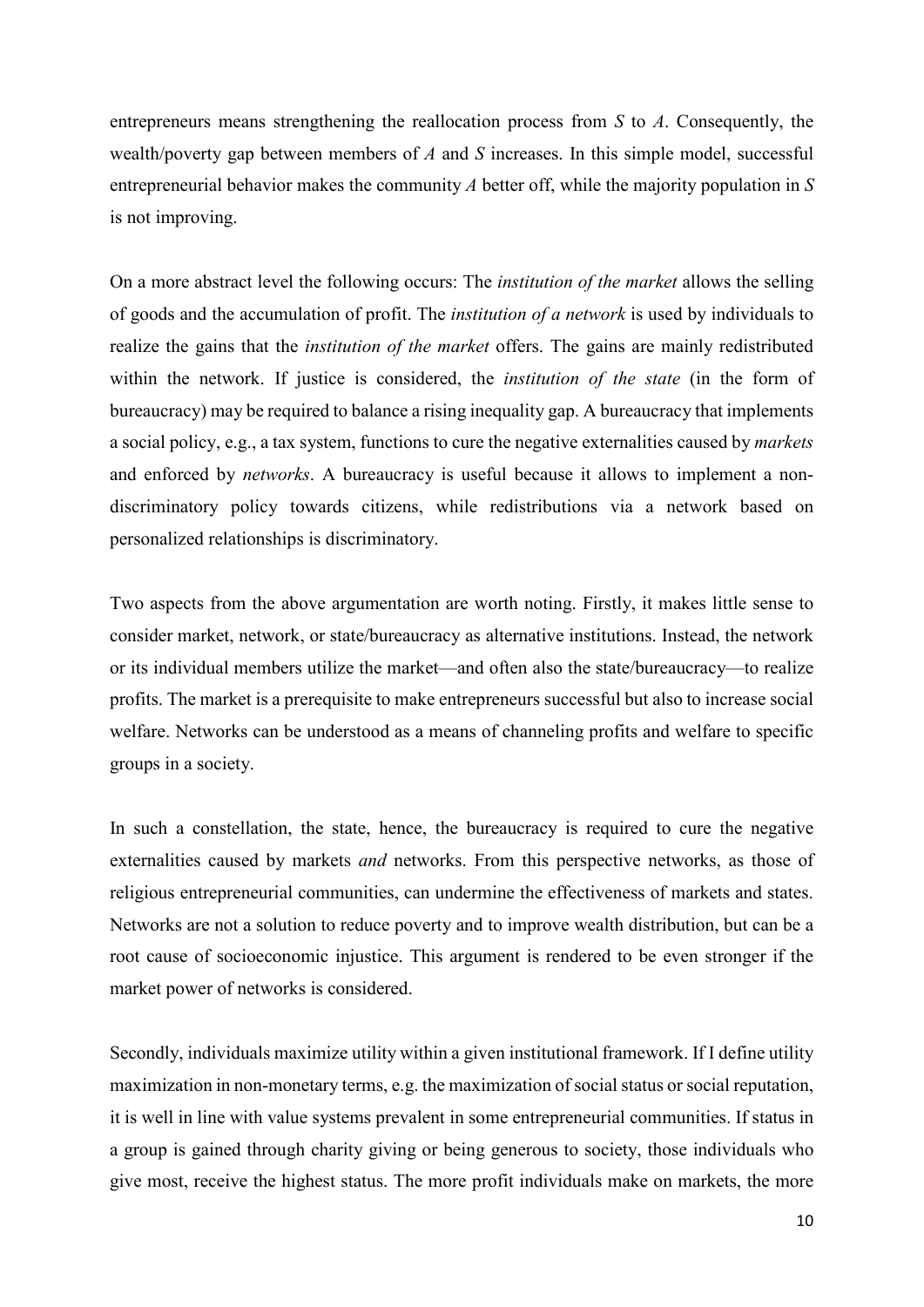they can redistribute, and the higher their status in their community is. Thus, utility maximization can go hand in hand with non-monetary values of religious communities. Profit maximization on markets, as a proxy of entrepreneurial success, is then a way to maximize social status or social esteem as Weber already pointed out in the past. Nevertheless, individual utility maximization leads to distributional problems in the society and these are not solved through networks.

To achieve the aim of more socioeconomic justice, i.e. less poverty, in a given society, one may think about an alternative approach. Would it not be more effective for a society's welfare, i.e. a Pareto improvement, if the members of a religious entrepreneurial community in the initial step, when they use the market to generate success, are less successful? This would imply that they do not maximize their profits but instead charge lower prices and consequently allow all members of *S* to buy, as the above example goes, bread (and all other commodities) at lower prices. Thus, the welfare of the many and not of the few could be increased.

## **4. Conclusions**

The position of Javaid et al. (2020) to use religious entrepreneurial communities as alternatives to distributional systems of markets and states/bureaucracies is highly problematic since it would directly discriminate social groups that do not belong to these networks or are at the peripheries of such networks. For instance, these could be women, members of specific religious denominations, or ethnical minorities. There is no doubt that in the real-world, markets and bureaucracies do not always provide efficient solutions with respect to socioeconomic justice. Particulaly if corruption is prevalent, these institutions do provide inefficient and undesirable solutions. Nevertheless, religious entrepreneurial can only represent sub-sections of a society and thus discriminate *a priori* large parts of a society. Markets and bureaucracies have at least the potential to be neutral to individual criteria of societies' members. Consequently, a shift from the areligious, market-oriented form of economic organization towards specific sets of religious beliefs will not reduce the cause of social justice.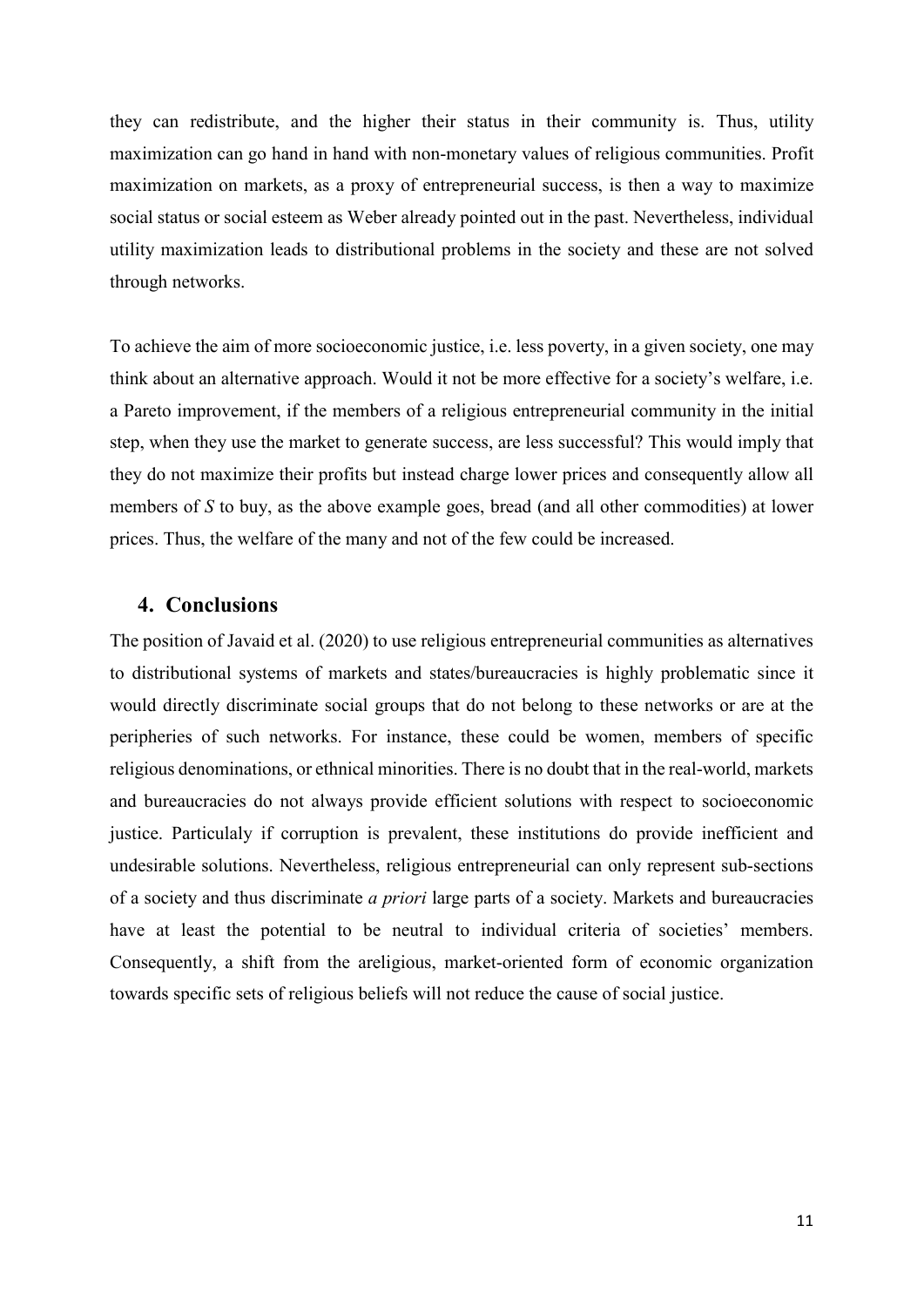#### **References**

- Anderson, A. R., Drakopoulou Dodd, S., & Scott, M. G. (2000). Religion as an environmental influence on enterprise culture: The case of Britain in the 1980s. *International Journal of Entrepreneurial Behaviour & Research, 6*(1), 5–20. <https://doi.org/10.1108/13552550010323050>
- Brammer, S., Williams, G., & Zinkin, J. (2007). Religion and attitudes to corporate social responsibility in a large cross-country sample. *Journal of Business Ethics*, *71*(3), 229– 243. <https://doi.org/10.1007/s10551-006-9136-z>
- Buchanan, J. M. (1965). An economic theory of clubs. *Economica, 32*(125), 1–14. <https://doi.org/10.2307/2552442>
- Cheung, T. S., & Yeo-chi king, A. (2004). Righteousness and profitableness: The moral choices of contemporary Confucian entrepreneurs. *Journal of Business Ethics, 54*, 245–260. <https://doi.org/10.1007/s10551-004-6405-6>
- Dana, L. P. (2009). Religion as an explanatory variable for entrepreneurship. *Entrepreneurship and Innovation, 10*(2), 87–99. <https://doi.org/10.4337/9781839104145.00068>
- Dana, L. P. (2007). A humility–based enterprising community: The Amish people in Lancaster County. *Journal of Enterprising Communities: People and Places in the Global Economy, 1*(2), 142–154. <https://doi.org/10.1108/17506200710752566>
- Egbert, H. (2009). [Business success through social networks? A comment on social networks](https://onlinelibrary.wiley.com/doi/abs/10.1111/j.1536-7150.2009.00643.x)  [and business success.](https://onlinelibrary.wiley.com/doi/abs/10.1111/j.1536-7150.2009.00643.x) *American Journal of Economics and Sociology, 68*(3), 665–677. <https://doi.org/10.1111/j.1536-7150.2009.00643.x>
- Egbert, H. (2006). Cross-border Small-scale trading in South-Eastern Europe: Do embeddedness and social capital explain enough? *International Journal of Urban and Regional Research, 30*(2), 346–361. [https://doi.org/10.1111/j.1468-](https://doi.org/10.1111/j.1468-2427.2006.00668.x) [2427.2006.00668.x](https://doi.org/10.1111/j.1468-2427.2006.00668.x)
- Egbert, H. (1998). Entrepreneurial advantages and disadvantages of belonging. *GeoJournal, 46*(2), 129–134. <https://doi.org/10.1023/A:1006953321747>
- Egbert, H., Fischer, G., & Bredl, S. (2011). Different background—similar strategies. *Journal of Entrepreneurship 20*(2), 189-205. [https://doi.org/10.1177/097135571102000202](https://doi.org/10.1177%2F097135571102000202)
- Galbraith, C. S., Rodriguez, C. L., & Stiles, C. H. (2007). Social capital as a club good: The case of ethnic communities and entrepreneurship. *Journal of Enterprising Communities: People and Places in the Global Economy, 1*(1), 38–53. <https://doi.org/10.1108/17506200710736258>
- Greene, P. (1997). A resource-based approach to ethnic business sponsorship: a consideration of Ismaili-Pakistani immigrants. *Journal of Small Business Management, 35*(4), 58-72.